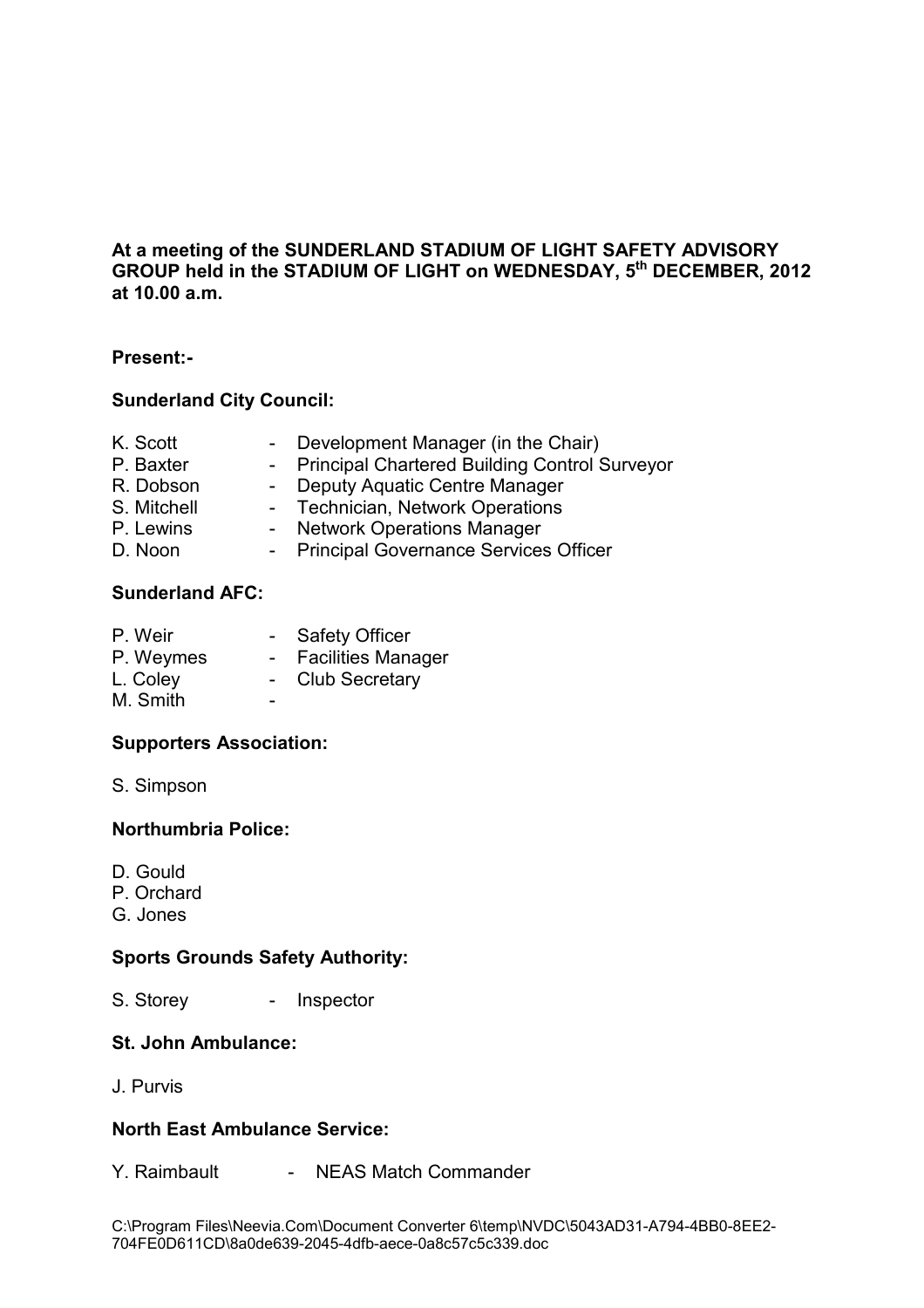### **1. Apologies**

Apologies for absence were submitted to the meeting on behalf of Dave Turnbull, Gary Yates, Dave Pryer and Steve Neill.

# **2. Minutes of the Last Meeting held on 5th September, 2012**

RESOLVED that the minutes of the last meeting of the Group held on 5<sup>th</sup> September, 2012 be agreed as a correct record.

### **3. Matters Arising**

i) Disability Audit.

Mr Weymes and Mr Weir advised that the Disability Access Audit had been carried out and that the Club's auditors would be on site to ensure that everything was up to speed.

### **4. Standing in Seated Areas**

The Chairman stated that the problem was continuing to grow both at Sunderland and nationally. The FSA were asking the Authorities to look again at allowing standing to return.

The Chairman advised that the SAG and the Football Club were concerned with 3 main issues arising from standing in seated areas:-

- i) Safety (increased risk of accidents and the potential for progressive crowd collapse),
- ii) Blockage of the aisles and gangways (preventing access by the Stewards and the Emergency Services),
- iii) Customer Care (supporters not wishing to stand or unable to do so for long periods because of age or disability being prevented from watching the game).

To mitigate these problems, proactive measures had been taken including restricting the number of tickets offered to visiting clubs whose supporters had persistently stood at Sunderland and at other stadiums.

Of growing concern at Sunderland was the fact that the pocket of persistent standers, (previously confined to the South West Corner), was now spreading to the new home supporters section behind the South Stand.

With the relocation of the visiting fans to the North Stand upper, a lot of the former Blackcats bar supporters had chosen to move to the South Stand, only to find they were surrounded by supporters who refused to sit. This had generated a number of complaints.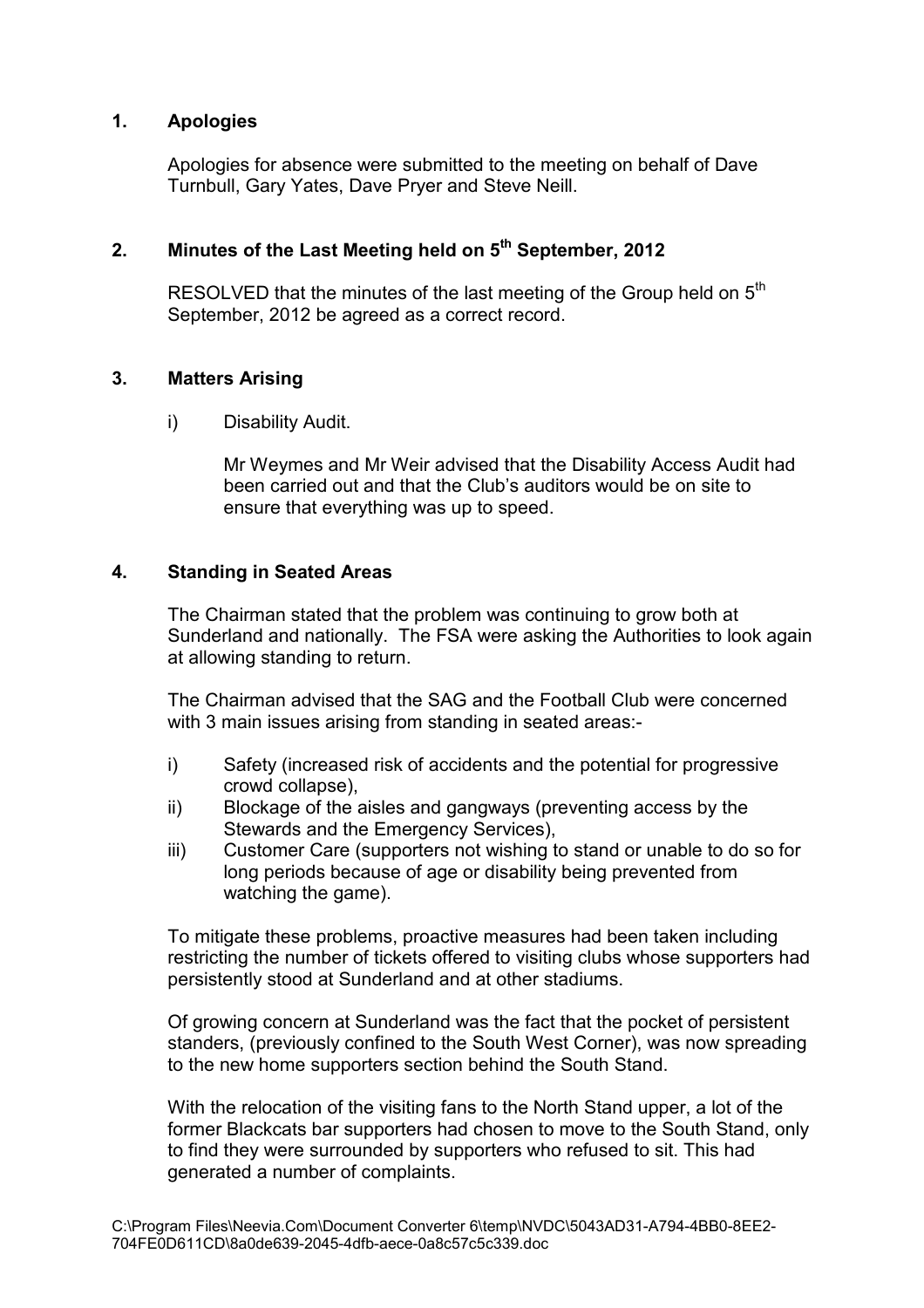CCTV was being used to identify persistent standers. Warning letters had been issued and where the standing had continued, season ticket had been deactivated for one game with the holder notified accordingly. If the standing continued thereafter, the ban would be increased. Discussion ensued as to how other supporters could be made aware that the empty seats were as a result of the suspensions rather than supporters failing to turn up.

With regard to the fixtures against Newcastle United and Middlesbrough, it had not come as a surprise that being local derbies, both sets of away fans stood for the duration of the match.

 Ms Storey stated that Sunderland had always been proactive in trying to tackle standing in seated areas. Additional measures other clubs had tried included behaviour charters although their effect had been patchy. Some had also tried relocating persistent standers to the rear and although it tended to half the problem it also gave the appearance that standing was being condoned.

### **5. Relocation of Visiting Supporters**

Mr. Weymes briefed the Group on progress following the relocation of visiting fans to the North Stand Upper. 3 new digital cameras had been purchased that had pan, tilt and zoom facilities as part of the migration from analogue technology and the review of CCTV across the Stadium.

The viewing platform for disabled supporters and been installed and was working well.

In response to an enquiry from the Chairman, Mr Weymes advised that the split between the level 3 and level 1 bars was not causing problems. In response to an enquiry from the Chairman, Ms Storey advised that rather than being relaxed, it was more likely that the prohibition of alcohol on the seating decks and terraces at football grounds would be extended to other sports, with particular attention being paid to cricket.

From a supporters perspective, Mr Simpson stated that he had heard some complaints of missiles being thrown from the upper tier down onto the home supporters seated below. With regard to movement of Newcastle fans in and out of the new away section, before and after the game, this had worked well and he commended the Club and Northumbria Police on their operation.

The Chairman echoed Mr Simpson's comments. It was a testament to the planning undertaken by the Police and the Club that in such a potentially volatile game only 6 arrests had been made.

### **6. Report on recent Development Squad fixture v Newcastle United.**

Mr Orchard advised that Northumbria Police had undertaken a review of the planning process for football matches in the Force area. If invited to Police a game the appropriate command and control would be deployed. Being a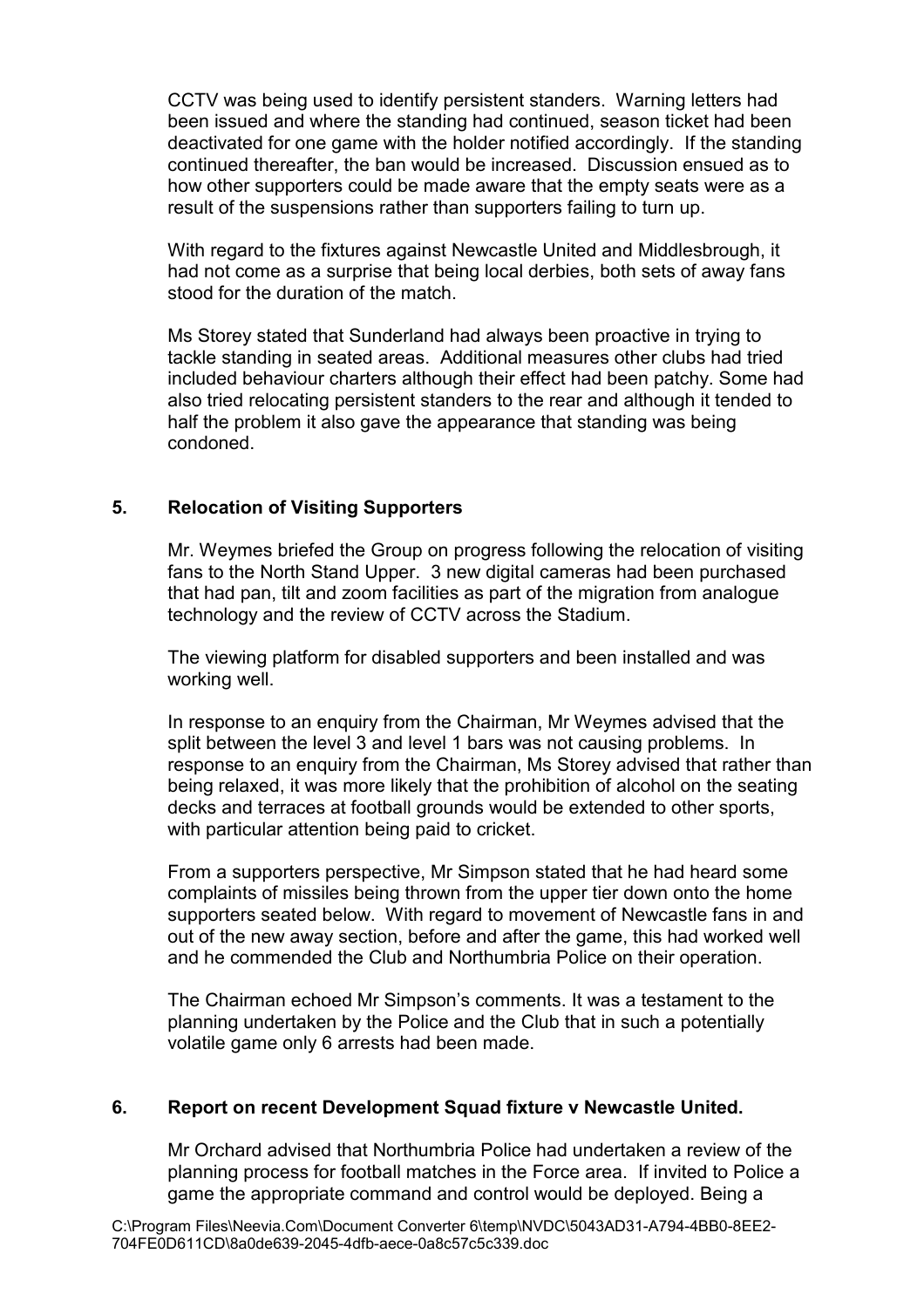Development game, the match versus Newcastle fell outside the previously agreed Framework. It was the view of the Police however that the same rationale and thought processes with regard to match planning should be applied to games which fell outside the categorisation.

Mr Weir advised that he would have been happy to have had the previously agreed Police presence of a sergeant plus 7, but had felt the extra deployment was not appropriate for the level of risk posed by the fixture. He had therefore decided to operate on a stewards only basis for the game.

Mr Orchard advised that the Police had maintained a presence outside the Stadium and in its environs and had operated against a group of 40 – 50 rival fans engaged in disorder. No arrests had been made however a number had been stopped and searched.

With regard to the Police review, Mr Orchard advised that it was about being more professional in the service provided by the Force. If invited into the Stadium it would be on the basis of a Commander together with a Serial Sgt plus Comms.

Ms Storey stated that this was at odds with the majority of Football Clubs who were looking to lessen the impact of Policing on football.

### **7**. **Update on Works to the Wheatsheaf Gyratory.**

Mr Lewins briefed the meeting on the current position with regard to the work on the Wheatsheaf Gyratory. The temporary lights were now switched off and the junction was under signal control. The timings for the lights were not yet finalised. The situation would be monitored and adjustments made in the light of experience. Loop cutting work was still required and would commence in January. This would give the junction greater capacity. The signals at the Grange and St Mary's Way junctions would be upgraded to enable them to link to the Wheatsheaf. It was envisaged that the junction would be fully operational by April with the Tesco store opening in May 2013.

### **8. Stadium Accident Reporting**

Mr Weir advised that there had been 2 heart attacks at the stadium since the last meeting. A supporter had also suffered a stroke at the match versus Newcastle and the prompt action of the medical team had been life saving.

 Mr Raimbault believed that it was best to have the crowd doctor on the ground as it bought the patient and the paramedics time straight away.

# **9. Sports Grounds Safety Authority Issues**

 In addition to briefing the SAG on the new address for the Authority, Ms Storey raised the issue of training for Stewards. She referred to the recommendation in the Green Guide that Stewards should be in possession of or working towards a level 2 qualification in Spectator Safety. Given the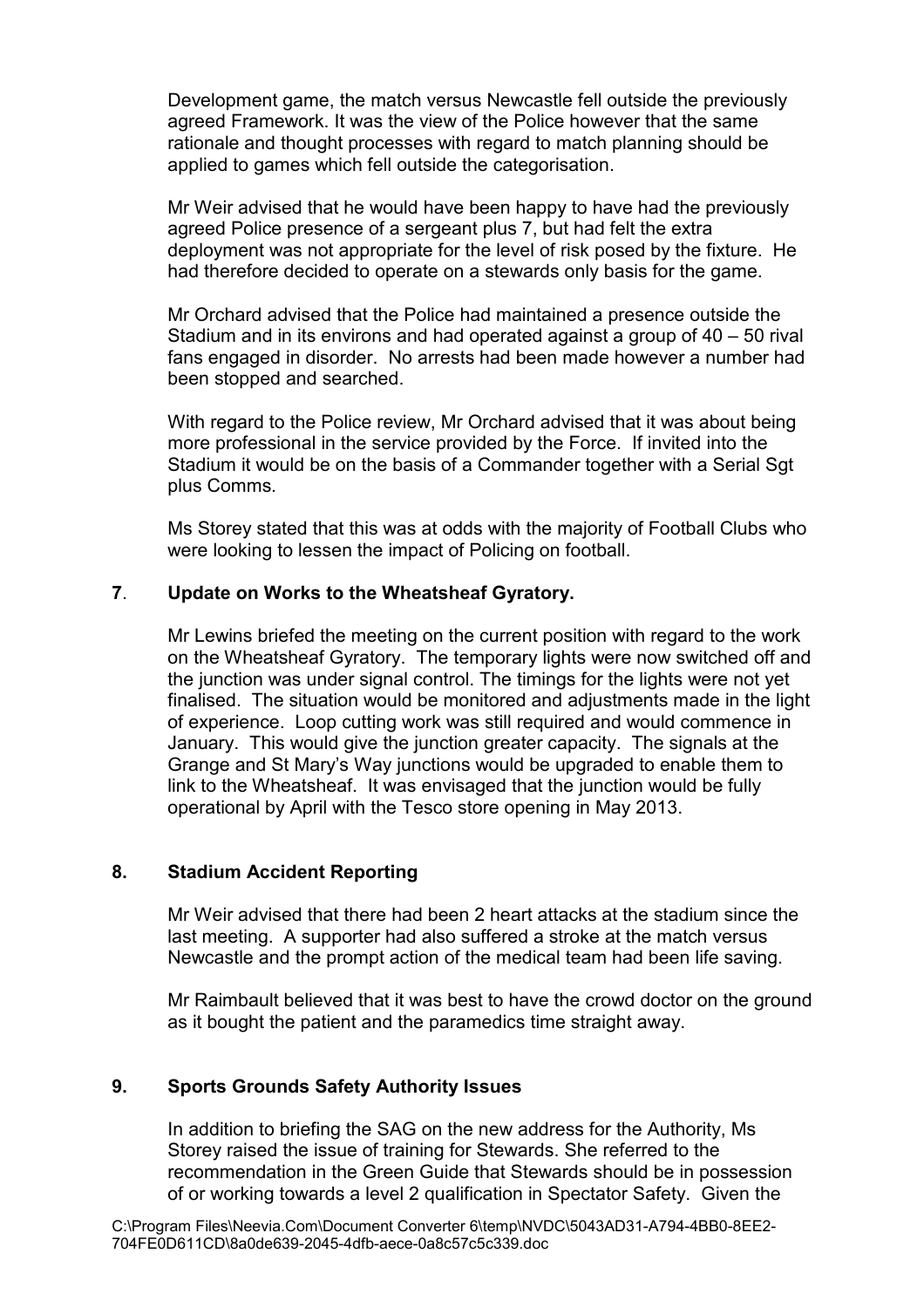reductions in public sector spending, clubs and local authorities would need to be aware of the potential for funding streams to disappear in relation to such training.

 Mr Weir advised that currently if a Steward was unemployed then the appropriate training was provided free of charge. If employed then £90 would be required to funding the training.

# **10 Certifying Authority Audit by SGSA**

The Chairman advised that the audit of the Local Authority with regard to its responsibilities under the Safety of Sports Grounds Act had been completed and feedback received. There were areas in which the Local Authority had done well and others which required improvement. He advised that he would forward a copy of the Audit to any interested parties.

 Ms Storey replied that perhaps the Chairman was selling himself and the Local Authority short. It was in fact an excellent report.

### **11. Any Other Business**

### (i) **TRO Wearmouth Bridge**

 Mr Lewins referred to the post match lane closures on the Wearmouth. Bridge. He stated that the Council funded the traffic management aspect of the closure at a cost of £20 - £30,000 per season however he no longer had a budget to cover this. He asked if representations could be made to the football club for assistance in the matter.

It was agreed as a way forward that Les Clark the Council's Head of Streetscene should put the request in writing to Margaret Byrne, Chief Executive of the Football Club.

In addition Mr Weir asked if the restrictions in respect of the park and ride could now be waived. The Chairman replied that restrictions were part of the conditions attached to the planning consent granted to the Stadium.

### (ii) **Media Facilities**

Mr Weymes advised that a review of the facilities for the media was under way and may involve the relocation of the current press desks. Once the position was clarified he would report back to the Group.

### (iii) **Aquatic Centre Car Park**

Mr Dobson advised that on the day of the Middlesbrough match the Police had asked for the staff car park at the aquatic centre to be vacated in order to accommodate some of their units. The request had been made at the last minute and had caused a number of problems.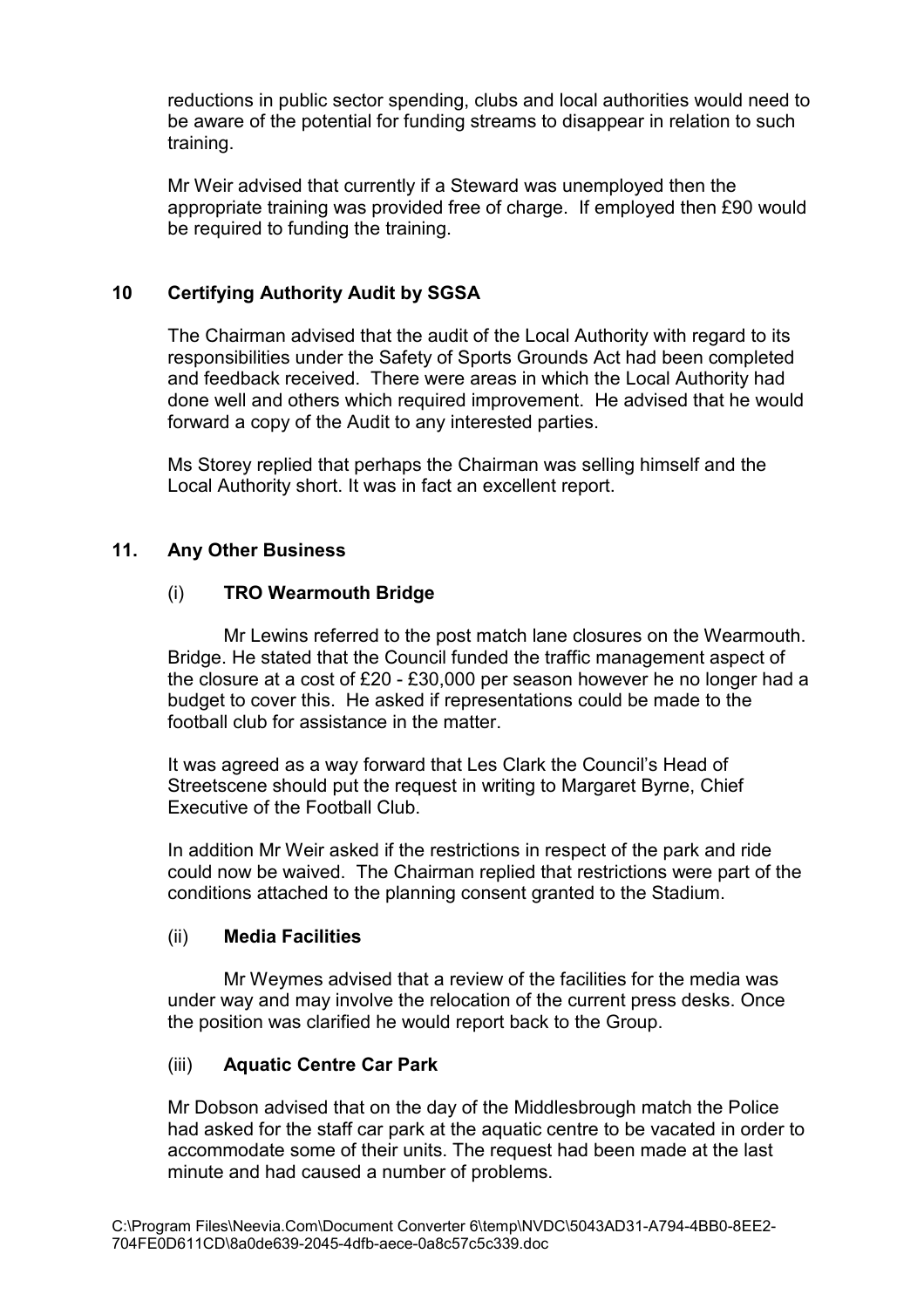Mr Weir stated that the same request had been made in respect of the Club's disabled car park. It was an example of Bronze Commanders taking unilateral decisions on the ground.

### **12. Date of Next Meeting**

It was agreed that the next meeting would be held at the Stadium on Thursday  $28^{th}$  March, 2013 at 10.30 a.m.

The Chairman then closed the meeting having thanked everyone for their attendance and wished them a very happy Christmas and a prosperous new year.

(Signed) K. SCOTT, Chairman.